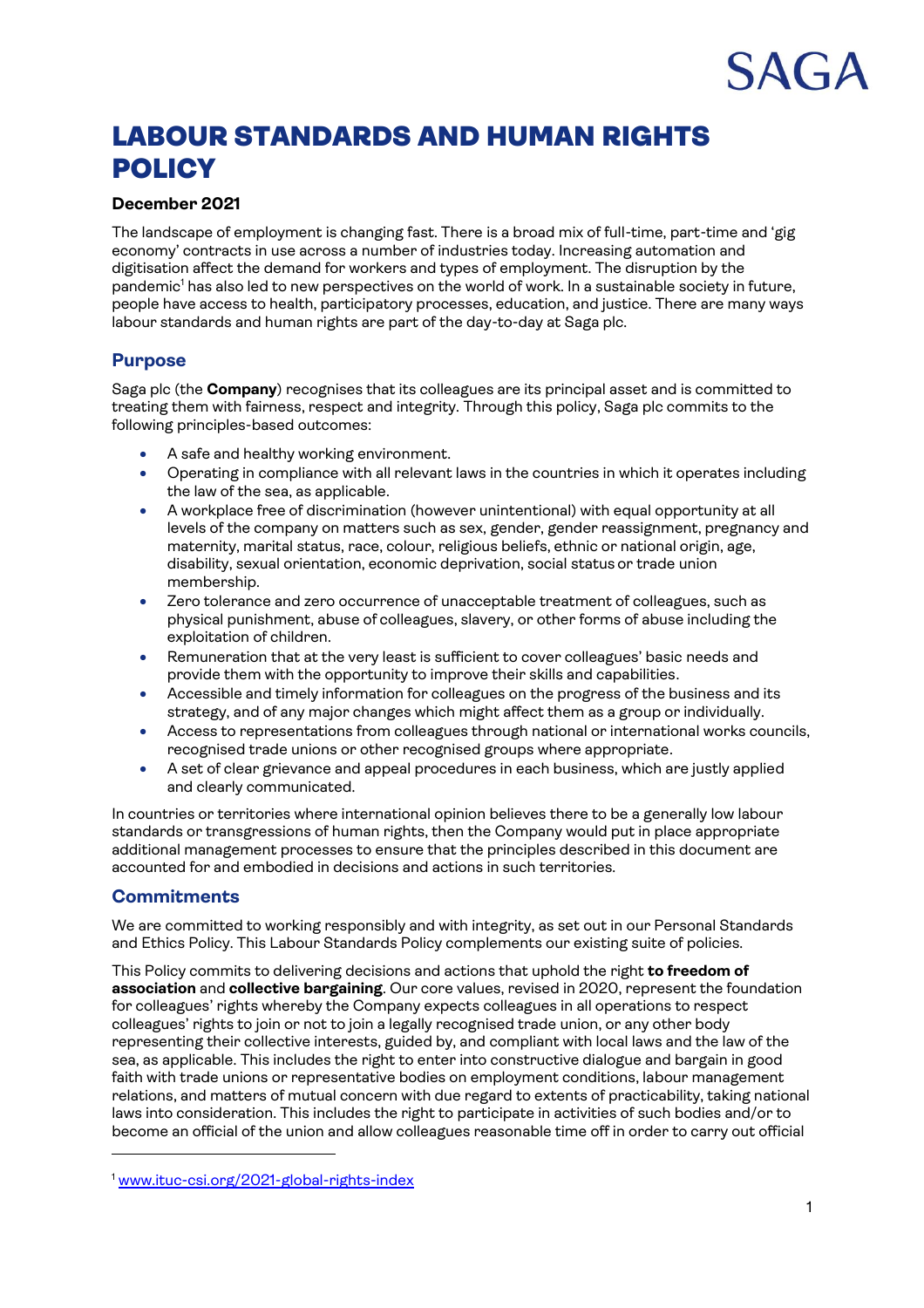

duties or to undergo relevant training in connection with trade union activities. This is in line with Article 11 of the UK Human Rights Act<sup>2</sup>, the UN Guiding Principles on Business and Human Rights, and wit[h ILO core conventions.](https://www.ilo.org/wcmsp5/groups/public/---ed_norm/---normes/documents/publication/wcms_672549.pdf)

This Policy commits to decisions and actions that lead to the reduction and **elimination of excessive working hours.** The Company expects all colleagues to respect colleagues' right to reasonable a work-life balance in compliance with local law and the law of the sea, as applicable, on working hours and overtime. Where instances of excess are detected, we commit to understanding the root cause and providing an appropriate response and resolution. As stated on pages 3 and 10 of our 2021 Gender Pay Report, we encourage family-friendly practices, and we encourage flexible and remote working.

This Policy commits to decisions and actions that lead to the provision of a **living wage** at a minimum wherever we operate. Pay must be (at the very least) sufficient to cover colleagues' basic needs and provide them with the opportunity to improve their skills, capabilities, or additional economic prosperity. We operate remuneration and reward policies and practices to ensure colleagues are fairly rewarded for the work that they do, and we regularly monitor this through regular in year reporting, reviewing all colleagues pay annually, as well as our annual Gender Pay Report (www.saga.co.uk/gender-pay-review).

This Policy commits to decisions and actions that provide **employee engagement** mechanisms that allow employee representatives to engage with company management. Company policy on labour standards is communicated globally to colleagues via our website and via internal communications channels such as our intranet and Workplace communication tool. The information is currently provided in English only. Amongst its other responsibilities, our Board states that it formally encourages innovation to meet the needs of our stakeholders, including colleagues (as referenced on page 58 of our 2021 Annual Report and Accounts). Other examples of openness and engagement include our 'Speak Up' Policy which embraces whistleblowing and an 'open-door' culture, the appointment of our Audit Committee Chair as a 'Speak Up Champion', the formation of our People Committee and subsequent People Forums (per page 54 of our 2021 Annual Report and Accounts), Tell Euan About (TEA) sessions, our Inclusion forums and our Equal Opportunities Policy.

This Policy commits us to review **affiliations and support of initiatives and frameworks** on labour standards. Whilst no formal affiliations exist at the time of writing, we are involved in mental health initiatives such as Unmind (an app) and those promoting greater diversity in the workplace such as the Tech Talent Charter, Race at Work Charter, 30% Club (as referenced on page 10 of our 2021 Gender Pay Report) and the Menopause Friendly Accreditation Programme. We are also a Disability Confident employer.

### **Risk assessment approach**

The Board set the Group's risk appetites and Risk Policy. The effectiveness of the Group's risk management and internal control systems was reviewed during 2021. The Risk Committee was responsible for monitoring the Group's overall risk appetite, tolerance, strategy and risk assessment processes, effectiveness of the Group's risk management and the Group's capability to identify and manage new and emerging risks and deal with any material breaches of risk limits (as referenced on pages 55 and 66 of our 2021 Annual Report and Accounts). Assessment regarding exposure to risk from negative impacts relating to labour standards is carried out for new, as well as existing operations or projects. Examples include labour-related risk factors relating to COVID-19, culture and capability, and an increased focus on talent management (as referenced on page 28 of our 2021 Annual Report and Accounts). Engagement is part of this risk identification process as referenced on pages 26-27 of our 2021 Annual Report and Accounts. Our Internal Control audits cover labour practices such as employee wellbeing during the pandemic, with further information on page 66 of our 2021 Annual Report and Accounts.

The People Committee (as referenced on pages 18-20 and 80 of our 2021 Annual Report and Accounts) was set up in 2019 with the aim of gathering the views and opinions of all colleagues and providing feedback to the Board. The People Committee is regularly attended by a Board member and for 2021, this was the People Champion, Eva Eisenschimmel, Chair of the Remuneration

<sup>2</sup> [www.equalityhumanrights.com/en/human-rights-act/article-11-freedom-assembly-and](file://///congo/Personnel/Public/DE&I%20_%20Org%20Design/FTSE4Good/www.equalityhumanrights.com/en/human-rights-act/article-11-freedom-assembly-and-association)[association](file://///congo/Personnel/Public/DE&I%20_%20Org%20Design/FTSE4Good/www.equalityhumanrights.com/en/human-rights-act/article-11-freedom-assembly-and-association)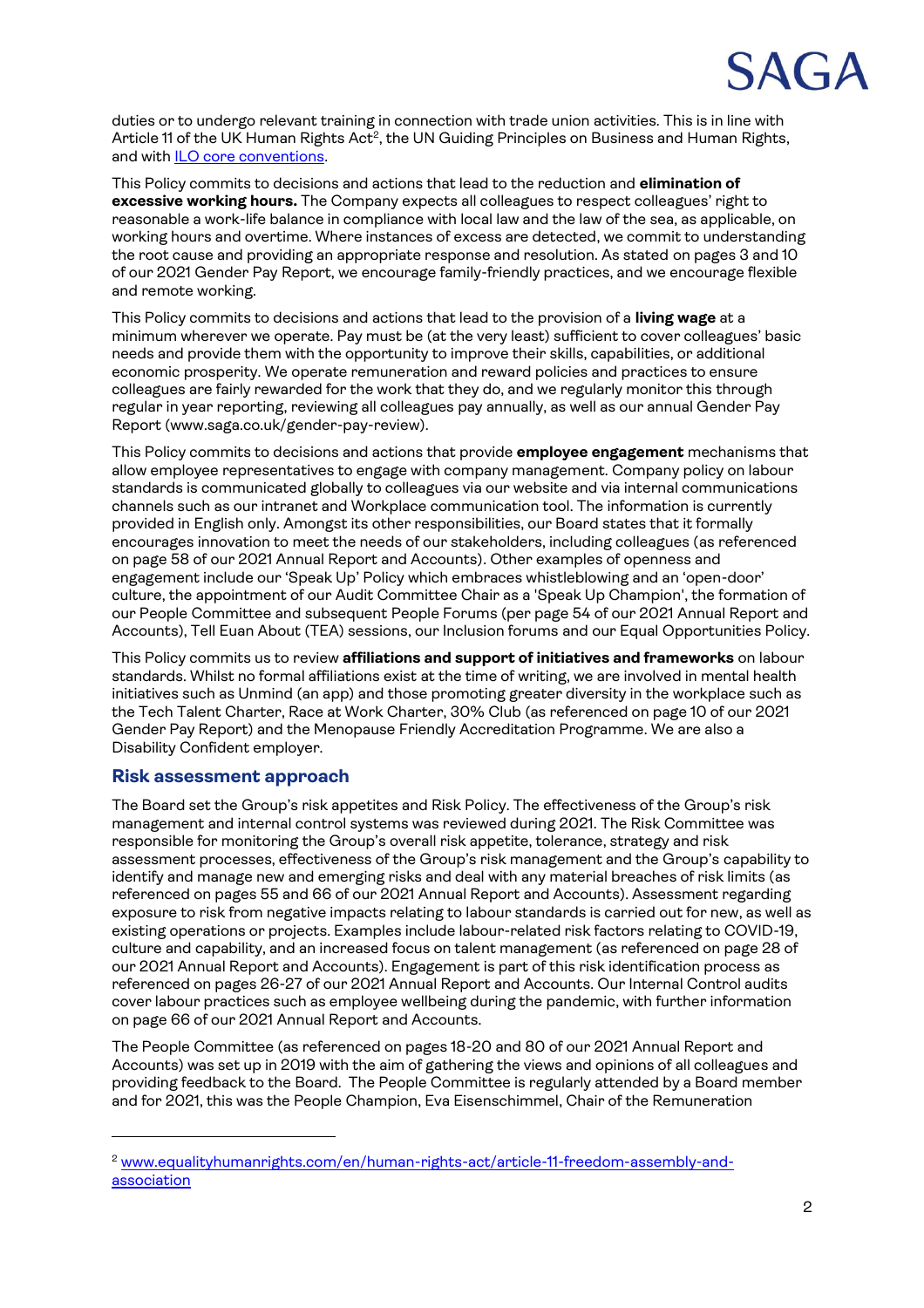

Committee. This provides an important link to the Board, communicating the views of colleagues and demonstrating the alignment between labour standards topics and the Company's strategic priorities as referenced on pages 51-54 of our 2021 Annual Report and Accounts. Other sources of risk informant can be found within our principal risks and uncertainties on pages 28-29 of our 2021 Annual Report and Accounts), our Audit Committee Report on pages 70-73 and our Risk Committee Report on pages 74-76.

# **Human rights**

As part of our ongoing monitoring of our modern slavery risk, in 2019 we began the process of reexamining our existing suppliers across the Saga Group to assess the potential for any residual modern slavery risk. Again, our Tour Operations and Cruise operations were identified as carrying a higher modern slavery risk due to the vast number of locations in which we procure goods and services. All other areas were identified as low risk. The risk assessment process also applies to new suppliers and it remains our policy to require new suppliers to be risk-assessed.

The Company supports the rights of all people as set out in The Universal Declaration of Human Rights (UDHR). We acknowledge the responsibility of businesses to respect human rights, by acting with due diligence to avoid infringing on the rights of others and to address any transgressions.

We aim to inculcate the following Human Rights Principles into the behaviours of our colleagues as in line with our core values. To achieve this aim, we require our colleagues to respect the rights of, and deal fairly with, all other colleagues and parties with whom they work.

- **Anti-corruption**: The Company will not permit any act by any Saga plc business or colleague that is considered to be corrupt, either under relevant law or by reference to good business practice.
- **Respecting the human rights of our colleagues**: As stated above, the Company will treat all colleagues and other individuals with dignity and respect and will comply with relevant laws and regulations to ensure a discrimination-free environment for all. The Company has zero tolerance of intimidating, hostile or offensive conduct by its colleagues.
- The Company will not make use of **forced labour** and will not employ colleagues that are **below the legal minimum age** regulations in the countries in which it operates. Furthermore, the Company upholds children's rights in line with the Children's Rights and Business Principles3 and commits to comply with all regulations in relation to the prevention of child labour.
- Respecting the **human rights of our business partners:** The Company monitors suppliers that operate in countries that may not have standards consistent with the Company's expectations. Any 'red flag' cases are formally assessed to review social, ethical and environmental practices, in line with the good practice such as compliance with the UDHR. Where a breach is found, an appropriate response is implemented, such as corrective actions, engagement, or even termination of supply contract.
- Respecting the human rights **in the countries where we operate:** The Company will not tolerate any connection with human rights abuse through business relationships. In circumstances where the Company may be able to effectively influence respect for human rights, it will seek to do so.
- **Monitoring the effectiveness** of our human rights approach: The Company requires its business leaders to be responsible for enforcing our human rights approach, including ensuring that all colleagues within their business areas are aware of their own responsibilities. See our Risk Policy, Equal Opportunities Policy and Speak Up Policy.

Our Modern Slavery Statement provides further detail on risk, due diligence, policies, training and audit, and can be found at [www.corporate.saga.co.uk/modern-slavery-statement/.](http://www.corporate.saga.co.uk/modern-slavery-statement/)

Additionally, our approach to labour standards and human rights is designed to support the communities in which we operate, including through the employment of those from underprivileged groups, or deprived backgrounds, with poor social status or no formal education or qualifications. Under-privileged groups are beneficiaries in our ESG programmes such as charitable giving and we monitor and respond to the concerns of key groups who are affected by the

<sup>3</sup> [www.childrenandbusiness.org/](http://www.childrenandbusiness.org/)